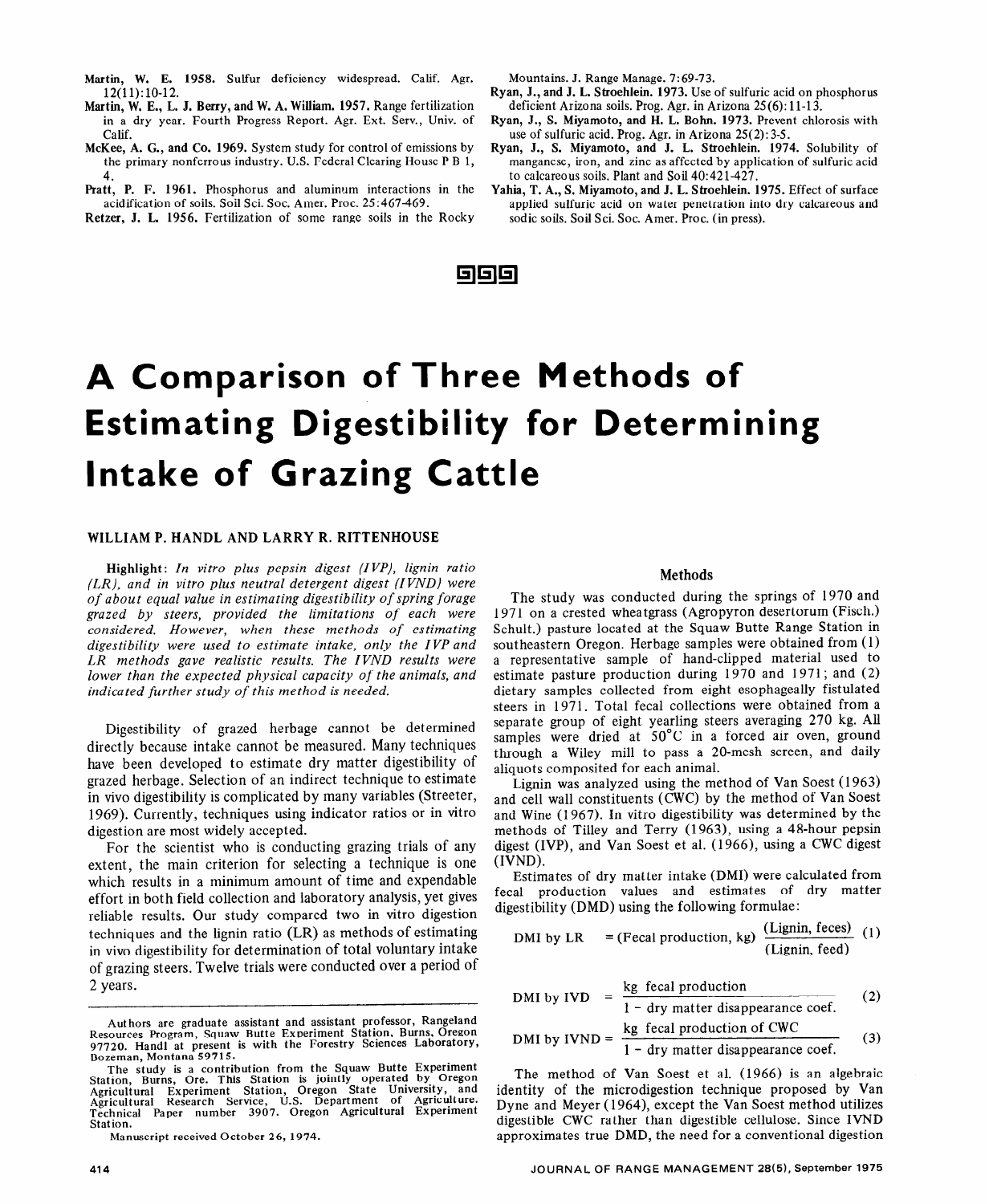**Table 1. Digestibility (%) of crested wheatgrass using three methods in vitro plus pepsin digestion (IVP), lignin ratio (LR), and in vitro plus neutral detergent extraction (IVND).** 

| Dates<br>included | Number<br>of trials | Digestibility <sup>a, b</sup> |          |             |
|-------------------|---------------------|-------------------------------|----------|-------------|
|                   |                     | <b>IVP</b>                    | LR       | <b>IVND</b> |
| $4/28 - 5/28/70$  |                     | 65x                           | 67x      | 75 z        |
| $6/6 - 6/18/70$   | 3                   | 58x                           | 61x      | 68z         |
| $4/14 - 6/8/71$   |                     | 61x(60)x                      | 62x(56)x | 73z(76)z    |
| Mean              |                     | 61 x                          | 63x      | 72z         |

**a Values in parenthesis were determined from diet samples.** 

**b** Means within rows followed by the same letter are not different at the 0.05 probability level; clipped and diet samples analyzed separately.

trial is eliminated (see Van Soest et al., 1966).

Trial means were compared using Duncan's Multiple Range test following an analysis of variance. Homogenity of regression slopes was tested with an analysis covariance.

#### Results and Discussion

Digestibility estimated from the in vitro plus neutral detergent extraction method (IVND) was higher than DMD



*Fig. 1. Digestibility of clipped and diet samples of crested wheatgrass herbage on various dates from three methods, i.e., lignin ratio (LR), in vitro plus pepsin digest (IVP) and in vitro plus neutral detergent digest (IVND).* 

JOURNAL OF RANGE MANAGEMENT 28(5), September 1975 **in the set of the set of the set of the set of the set of the** 

determined from either the in vitro plus pepsin digestion (IVF') or lignin ratio (LR) methods, i.e., 72 vs 61 and 63%, respectively (Table 1). This was consistent in all 12 trials. As discussed by Van Soest et al. (1966) the difference between the IVP and IVND methods can be attributed to removal of bacterial residue by neutral detergent extraction, whereas, bacterial residue remains following pepsin digestion. The LR method is not influenced by endogenous and/or bacterial residues.

In theory an in vitro technique should give the best estimate of in vivo DMD because all factors and inhibitors known and unknown influence the results (Van Soest, 1970). On the herbage used in this study, there was little advantage of one in vitro method over the other for showing changes in DMD with advance in season and maturity of herbage (Fig. 1). The LR method gave results comparable to the two in vitro techniques.

Through analysis of covariance, the homogeneity of regression slopes between the LR and IVP methods were compared with the IVND method (Fig. 2). No significant difference  $(P > 0.10)$  was found between either clipped or diet samples. The amount of variation among diet samples was small compared to clipped samples. Within clipped samples the IVP method accounted for more variation than the LR ( $\mathbb{R}^2$  = 0.80 and 0.40, respectively). This would be expected since both IVP and IVND were in vitro techniques. Experience and the literature (Streeter, 1969) have shown reason for caution in the use of lignin as an internal indicator when lignin concentrations in the herbage are less than 5%. Lignin values in this study ranged from 2.7 to 5.2%. Van Soest (1970) has also adequately cautioned against incomplete recovery because of artifact lignin and the Maillard reaction.

Dry matter intake of grazing steers (Table 2) was estimated from the fecal production-indigestibility ratio (Equations 1, 2, and 3), utilizing estimates of DMD determined from the three methods, i.e., LR, IVP, or IVND. Estimates of DMI using



**Fig.** *2. A comparison of in vitro plus pepsin digest (IVP) and lignin*  ratio (LR) digestibilities with in vitro plus neutral detergent digest *(IVND) on clipped and diet samples.*